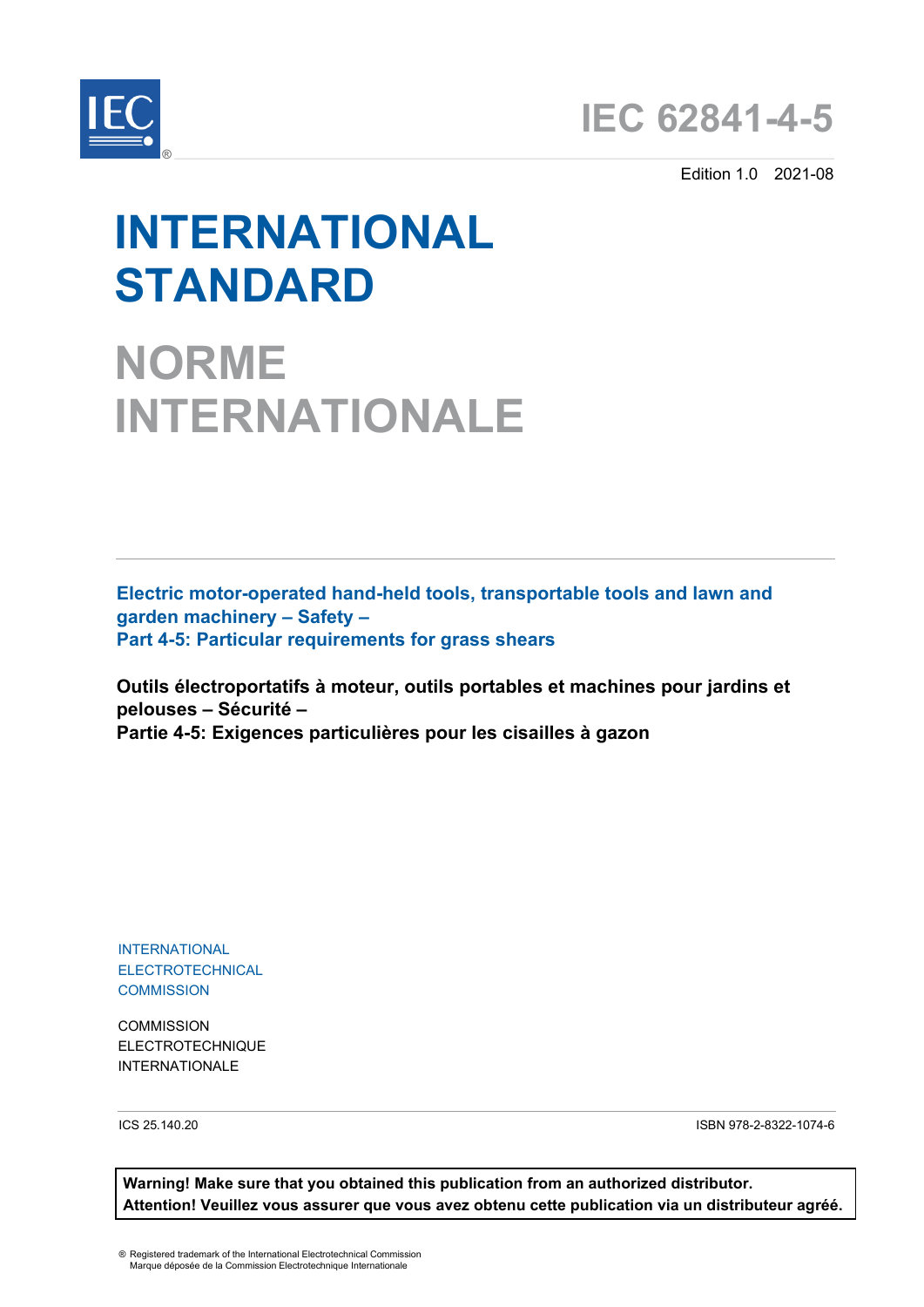# CONTENTS

| 1  |                                                                                    |  |
|----|------------------------------------------------------------------------------------|--|
| 2  |                                                                                    |  |
| 3  |                                                                                    |  |
| 4  |                                                                                    |  |
| 5  |                                                                                    |  |
| 6  |                                                                                    |  |
| 7  |                                                                                    |  |
| 8  |                                                                                    |  |
| 9  |                                                                                    |  |
| 10 |                                                                                    |  |
| 11 |                                                                                    |  |
| 12 |                                                                                    |  |
| 13 |                                                                                    |  |
| 14 |                                                                                    |  |
| 15 |                                                                                    |  |
| 16 |                                                                                    |  |
| 17 |                                                                                    |  |
| 18 |                                                                                    |  |
| 19 |                                                                                    |  |
| 20 |                                                                                    |  |
| 21 |                                                                                    |  |
| 22 |                                                                                    |  |
| 23 |                                                                                    |  |
| 24 |                                                                                    |  |
| 25 |                                                                                    |  |
| 26 |                                                                                    |  |
| 27 |                                                                                    |  |
| 28 | Creepage distances, clearances and distances through insulation40                  |  |
|    |                                                                                    |  |
|    | Annex I (informative) Measurement of noise and vibration emissions45               |  |
|    |                                                                                    |  |
|    | Annex L (normative) Battery tools and battery packs provided with mains connection |  |
|    |                                                                                    |  |
|    | Annex BB (informative) Example of a material and construction fulfilling the       |  |
|    |                                                                                    |  |
|    |                                                                                    |  |
|    |                                                                                    |  |
|    |                                                                                    |  |
|    |                                                                                    |  |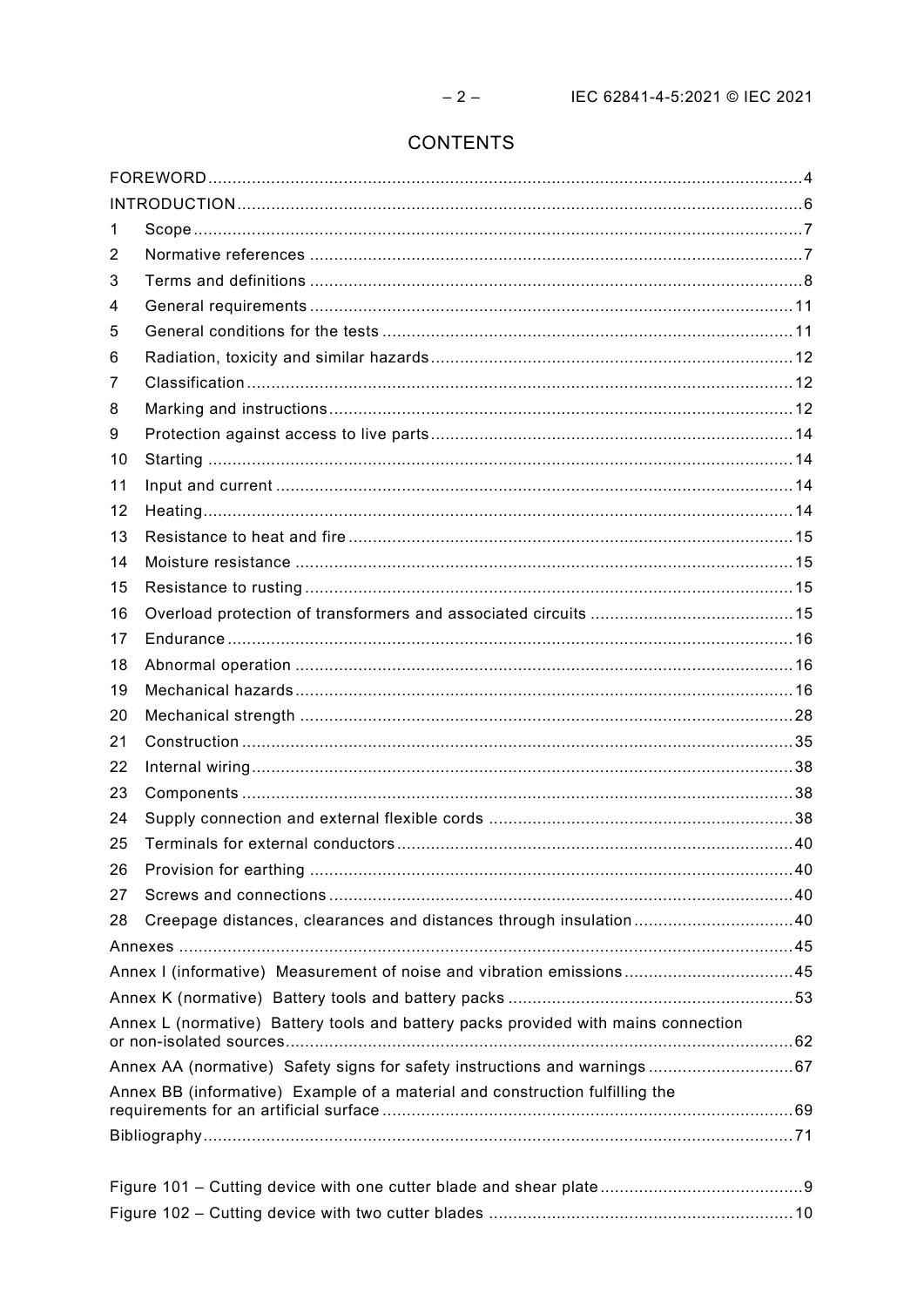| Figure 105 – Measurement of handle dimensions for machines fitted with an extension                                                                                              |    |
|----------------------------------------------------------------------------------------------------------------------------------------------------------------------------------|----|
|                                                                                                                                                                                  |    |
| Figure 107 - Examples of handle attachment and measurement of distance for hand                                                                                                  |    |
| Figure 108 - Measurement of distance for hand protection for machines with a front                                                                                               | 24 |
| Figure 109 - Measurement of distance for hand protection for machines with bail or<br>closed handles or centrally supported (i.e. T-type) handles without a front hand barrier25 |    |
| Figure 110 - Projection incorporated as an integral part of a cutter blade 26                                                                                                    |    |
| Figure 111 – Projection incorporated as an integral part of a shear plate 27                                                                                                     |    |
|                                                                                                                                                                                  |    |
|                                                                                                                                                                                  |    |
|                                                                                                                                                                                  |    |
|                                                                                                                                                                                  |    |
| Figure 116 - Example of a lock-off device located within the gripping surface of a                                                                                               |    |
|                                                                                                                                                                                  |    |
| Figure 118 - Test assembly for accessibility of attachment plug blades 39                                                                                                        |    |
| Figure 1.101 – Microphone positions on the hemisphere (see Table 1.101) 45                                                                                                       |    |
|                                                                                                                                                                                  |    |
| Figure AA.1 - Safety sign illustrating - "DANGER - Keep hands away from blade"67                                                                                                 |    |
| Figure AA.2 - Alternative safety sign illustrating - "DANGER - Keep hands away from                                                                                              |    |
|                                                                                                                                                                                  |    |
| Figure AA.4 - Safety sign illustrating - "Remove plug from the mains immediately if the                                                                                          |    |
|                                                                                                                                                                                  |    |
| Figure BB.1 - Sketch of the measurement surface covered with an artificial surface70                                                                                             |    |
|                                                                                                                                                                                  |    |
|                                                                                                                                                                                  |    |
|                                                                                                                                                                                  |    |
|                                                                                                                                                                                  |    |
|                                                                                                                                                                                  |    |
|                                                                                                                                                                                  |    |
| Table K.1 - Minimum creepage distances and clearances between parts of different                                                                                                 |    |
| Table K.2 - Minimum total sum of creepage distances and clearances to accessible                                                                                                 |    |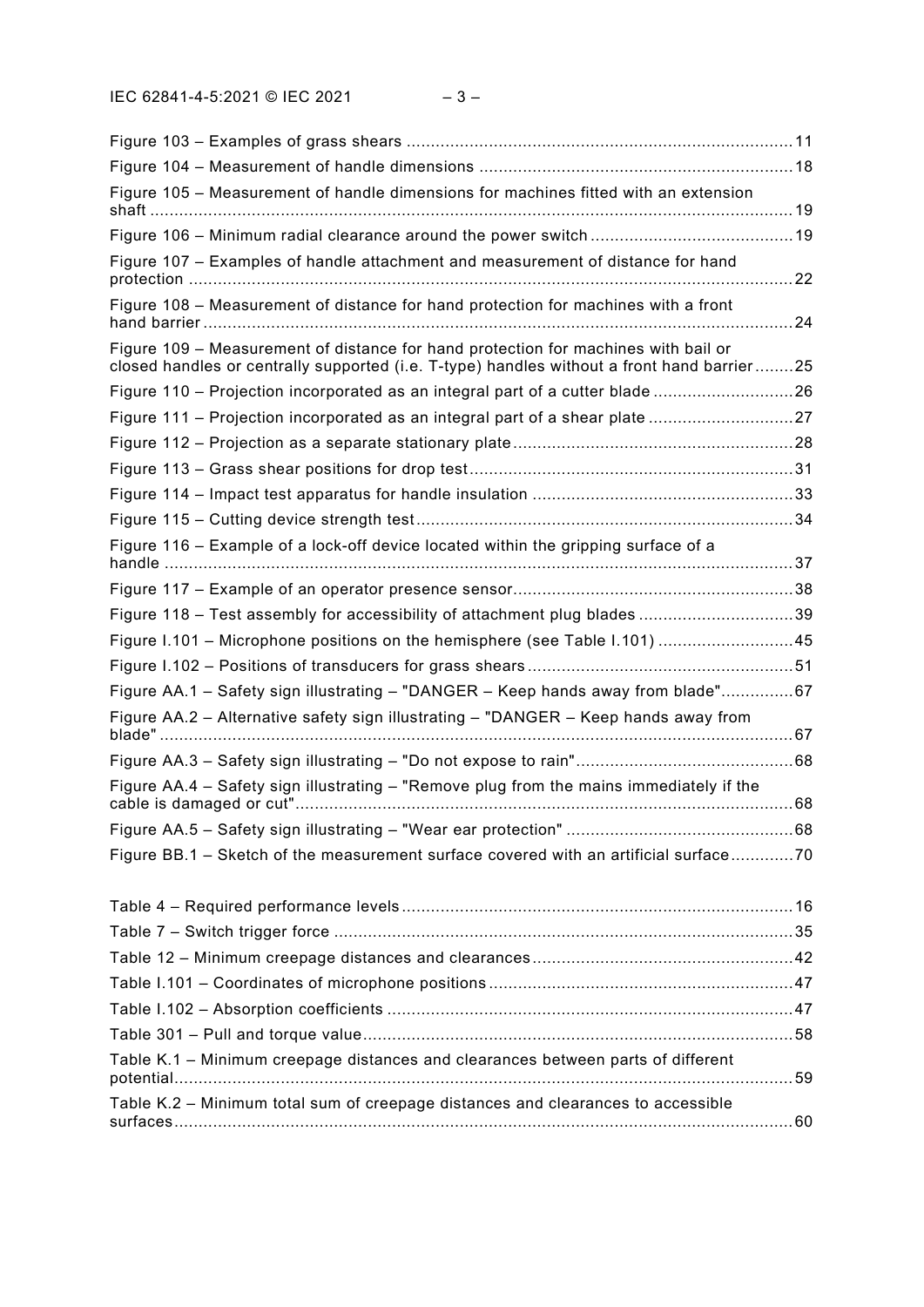## INTERNATIONAL ELECTROTECHNICAL COMMISSION

\_\_\_\_\_\_\_\_\_\_\_\_

# **ELECTRIC MOTOR-OPERATED HAND-HELD TOOLS, TRANSPORTABLE TOOLS AND LAWN AND GARDEN MACHINERY – SAFETY –**

## **Part 4-5: Particular requirements for grass shears**

# FOREWORD

- <span id="page-3-0"></span>1) The International Electrotechnical Commission (IEC) is a worldwide organization for standardization comprising all national electrotechnical committees (IEC National Committees). The object of IEC is to promote international co-operation on all questions concerning standardization in the electrical and electronic fields. To this end and in addition to other activities, IEC publishes International Standards, Technical Specifications, Technical Reports, Publicly Available Specifications (PAS) and Guides (hereafter referred to as "IEC Publication(s)"). Their preparation is entrusted to technical committees; any IEC National Committee interested in the subject dealt with may participate in this preparatory work. International, governmental and nongovernmental organizations liaising with the IEC also participate in this preparation. IEC collaborates closely with the International Organization for Standardization (ISO) in accordance with conditions determined by agreement between the two organizations.
- 2) The formal decisions or agreements of IEC on technical matters express, as nearly as possible, an international consensus of opinion on the relevant subjects since each technical committee has representation from all interested IEC National Committees.
- 3) IEC Publications have the form of recommendations for international use and are accepted by IEC National Committees in that sense. While all reasonable efforts are made to ensure that the technical content of IEC Publications is accurate, IEC cannot be held responsible for the way in which they are used or for any misinterpretation by any end user.
- 4) In order to promote international uniformity, IEC National Committees undertake to apply IEC Publications transparently to the maximum extent possible in their national and regional publications. Any divergence between any IEC Publication and the corresponding national or regional publication shall be clearly indicated in the latter.
- 5) IEC itself does not provide any attestation of conformity. Independent certification bodies provide conformity assessment services and, in some areas, access to IEC marks of conformity. IEC is not responsible for any services carried out by independent certification bodies.
- 6) All users should ensure that they have the latest edition of this publication.
- 7) No liability shall attach to IEC or its directors, employees, servants or agents including individual experts and members of its technical committees and IEC National Committees for any personal injury, property damage or other damage of any nature whatsoever, whether direct or indirect, or for costs (including legal fees) and expenses arising out of the publication, use of, or reliance upon, this IEC Publication or any other IEC Publications.
- 8) Attention is drawn to the Normative references cited in this publication. Use of the referenced publications is indispensable for the correct application of this publication.
- 9) Attention is drawn to the possibility that some of the elements of this IEC Publication may be the subject of patent rights. IEC shall not be held responsible for identifying any or all such patent rights.

IEC 62841-4-5 has been prepared by IEC technical committee 116: Safety of motor-operated electric tools. It is an International Standard.

The text of this International Standard is based on the following documents:

| FDIS         | Report on voting |
|--------------|------------------|
| 116/495/FDIS | 116/502/RVD      |

Full information on the voting for its approval can be found in the report on voting indicated in the above table.

The language used for the development of this International Standard is English.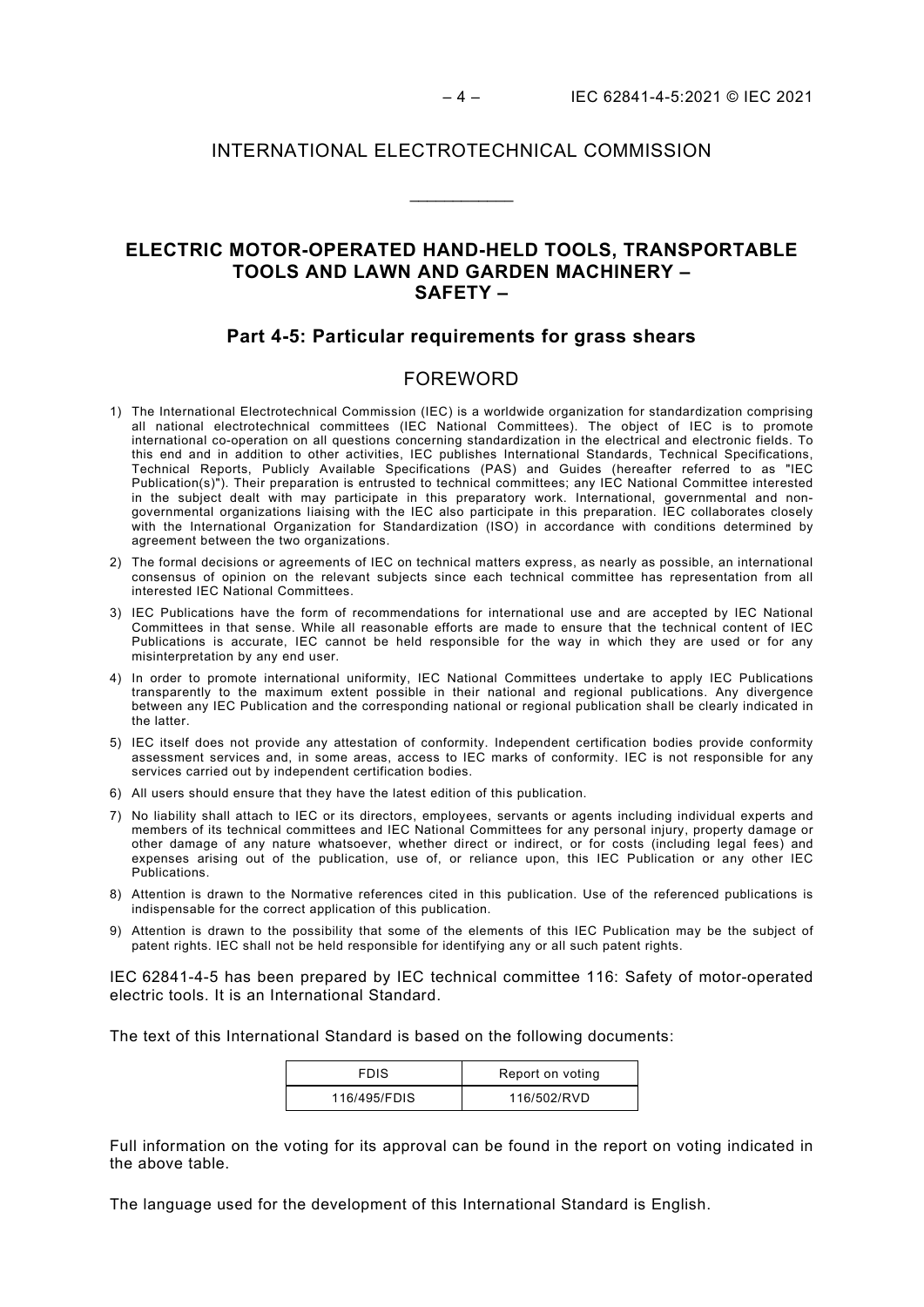IEC 62841-4-5:2021 © IEC 2021 – 5 –

This document was drafted in accordance with ISO/IEC Directives, Part 2, and developed in accordance with ISO/IEC Directives, Part 1 and ISO/IEC Directives, IEC Supplement, available at [www.iec.ch/members\\_experts/refdocs.](http://www.iec.ch/members_experts/refdocs) The main document types developed by IEC are described in greater detail at www.iec.ch/standardsdev/publications.

This Part 4-5 is to be used in conjunction with the first edition of IEC 62841-1:2014.

This Part 4-5 supplements or modifies the corresponding clauses in IEC 62841-1, so as to convert it into the IEC Standard: Particular requirements for grass shears.

Where a particular subclause of Part 1 is not mentioned in this Part 4-5, that subclause applies as far as relevant. Where this standard states "addition", "modification" or "replacement", the relevant text in Part 1 is to be adapted accordingly.

The following print types are used:

- requirements: in roman type;
- *test specifications: in italic type*;
- notes: in small roman type.

The terms defined in Clause 3 are printed in **bold typeface**.

Subclauses, notes, tables and figures which are additional to those in Part 1, except as described for Annex K and Annex L below, are numbered starting from 101.

Subclauses, notes, tables and figures in Annex K and Annex L which are additional to those in the main body of this Part 4-5 are numbered starting from 301.

A list of all parts of the IEC 62841 series, under the general title: *Electric motor-operated hand-held tools, transportable tools and lawn and garden machinery – Safety*, can be found on the IEC website.

The committee has decided that the contents of this document will remain unchanged until the stability date indicated on the IEC website under "http://webstore.iec.ch" in the data related to the specific document. At this date, the document will be

- reconfirmed,
- withdrawn,
- replaced by a revised edition, or
- amended.

NOTE The attention of National Committees is drawn to the fact that equipment manufacturers and testing organizations may need a transitional period following publication of a new, amended or revised IEC publication in which to make products in accordance with the new requirements and to equip themselves for conducting new or revised tests.

It is the recommendation of the committee that the content of this publication be adopted for implementation nationally not earlier than 36 months from the date of publication.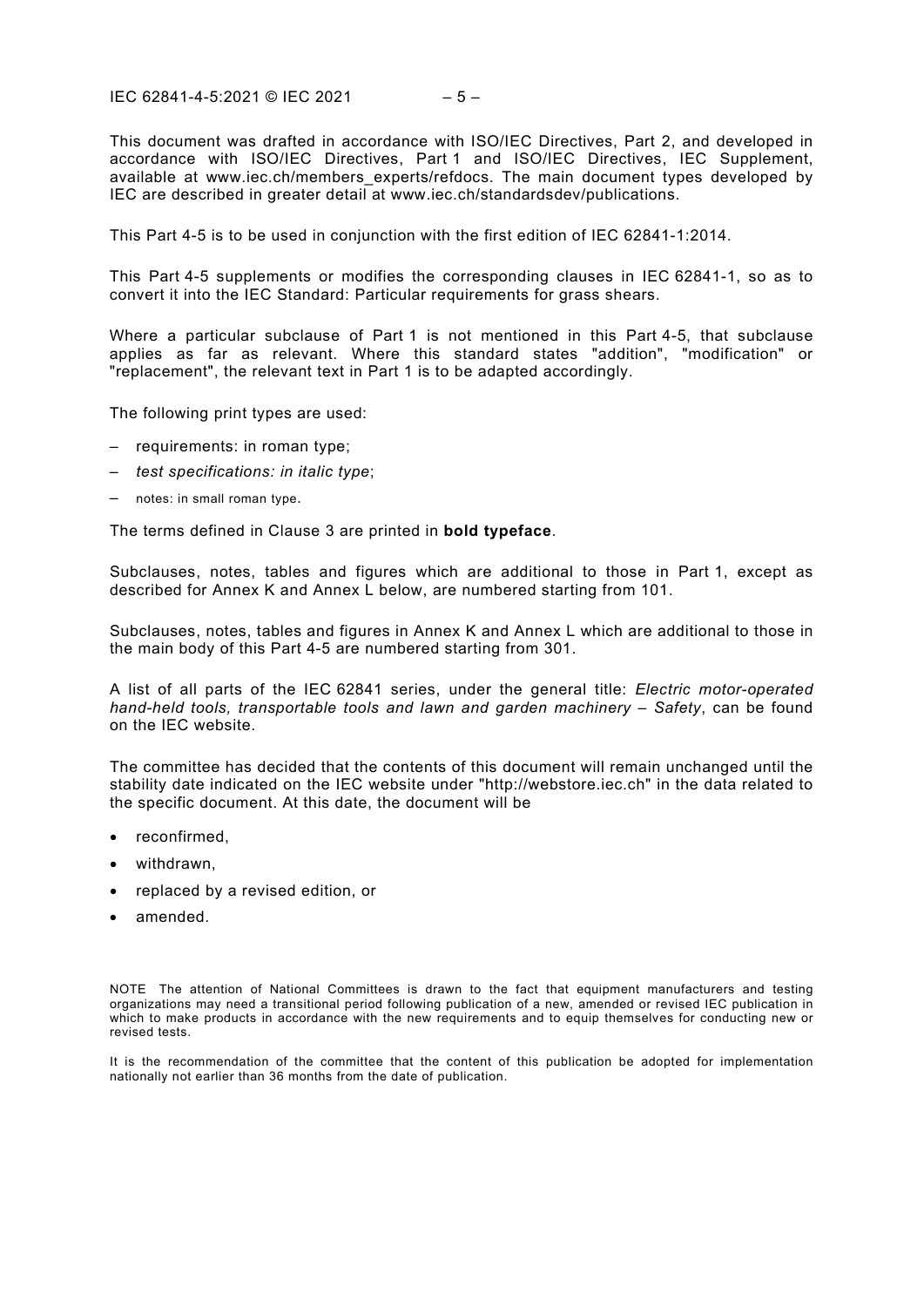## INTRODUCTION

<span id="page-5-0"></span>The International Electrotechnical Commission (IEC) draws attention to the fact that it is claimed that compliance with this document may involve the use of a patent. IEC takes no position concerning the evidence, validity, and scope of this patent right.

The holder of this patent right has assured IEC that s/he is willing to negotiate licences under reasonable and non-discriminatory terms and conditions with applicants throughout the world. In this respect, the statement of the holder of this patent right is registered with IEC. Information may be obtained from the patent database available at http://patents.iec.ch.

Attention is drawn to the possibility that some of the elements of this document may be the subject of patent rights other than those in the patent database. IEC shall not be held responsible for identifying any or all such patent rights.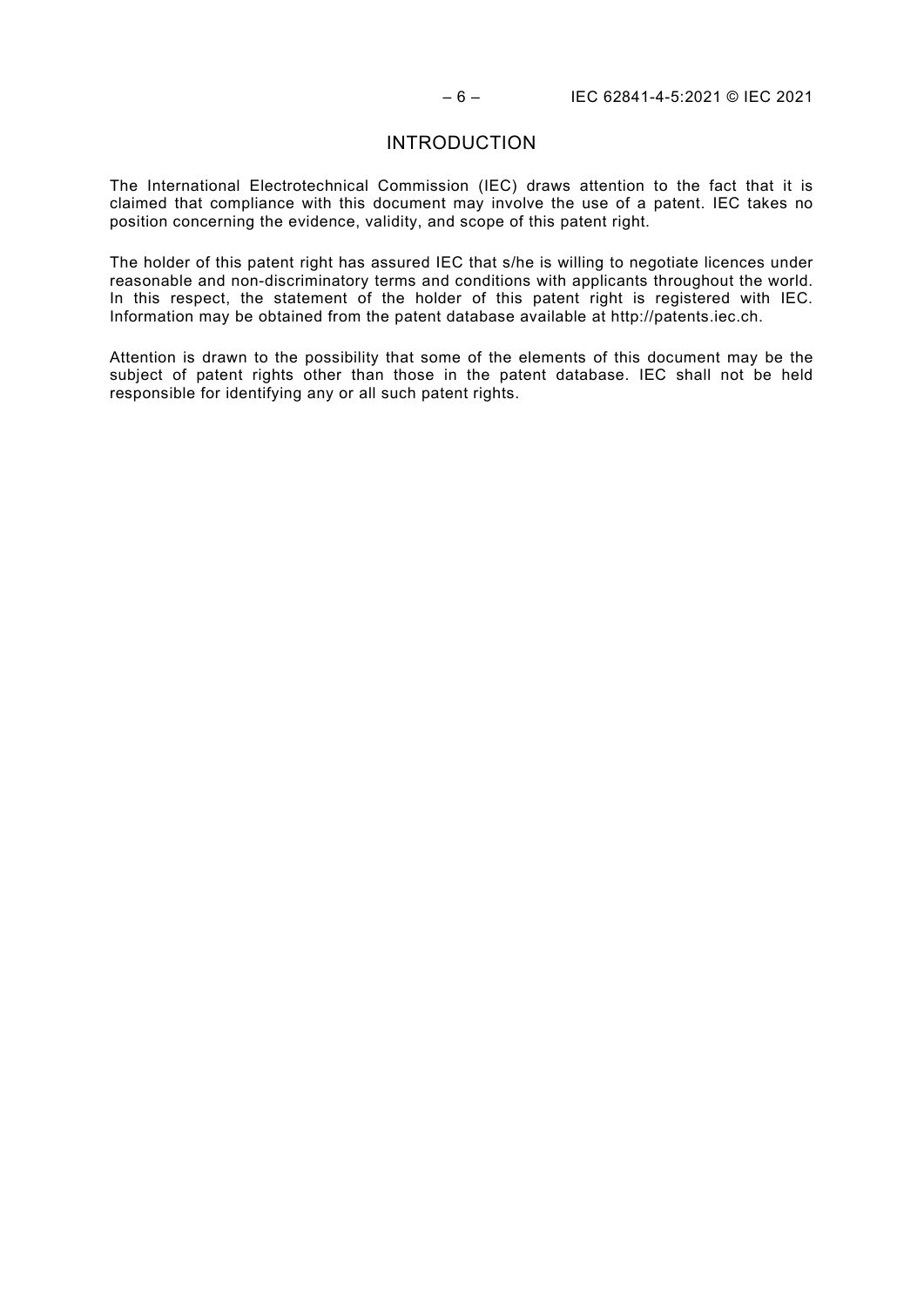# **ELECTRIC MOTOR-OPERATED HAND-HELD TOOLS, TRANSPORTABLE TOOLS AND LAWN AND GARDEN MACHINERY – SAFETY –**

# **Part 4-5: Particular requirements for grass shears**

## <span id="page-6-0"></span>**1 Scope**

This clause of Part 1 is applicable, except as follows.

### *Addition:*

This document applies to **grass shears** with a maximum **cutting width** of 200 mm designed primarily for cutting grass.

This document does not apply to hedge trimmers.

NOTE 101 Hedge trimmers are covered by IEC 62841-4-2.

## <span id="page-6-1"></span>**2 Normative references**

This clause of Part 1 is applicable, except as follows.

*Addition:*

IEC 60664-3, *Insulation coordination for equipment within low-voltage systems – Part 3: Use of coating, potting or moulding for protection against pollution* 

IEC 60664-4, *Insulation coordination for equipment within low-voltage systems – Part 4: Consideration of high-frequency voltage stress*

ISO 354:2003, *Acoustics – Measurement of sound absorption in a reverberation room*

ISO 22868:2011[1](#page-6-2), *Forestry and gardening machinery – Noise test code for portable hand-held machines with internal combustion engine – Engineering method (Grade 2 accuracy)*

#### *Replacement:*

ISO 3744:2010, *Acoustics – Determination of sound power levels and sound energy levels of noise sources using sound pressure – Engineering methods for an essentially free field over a reflecting plane*

<span id="page-6-2"></span>\_\_\_\_\_\_\_\_\_\_\_\_\_\_ 1 Withdrawn.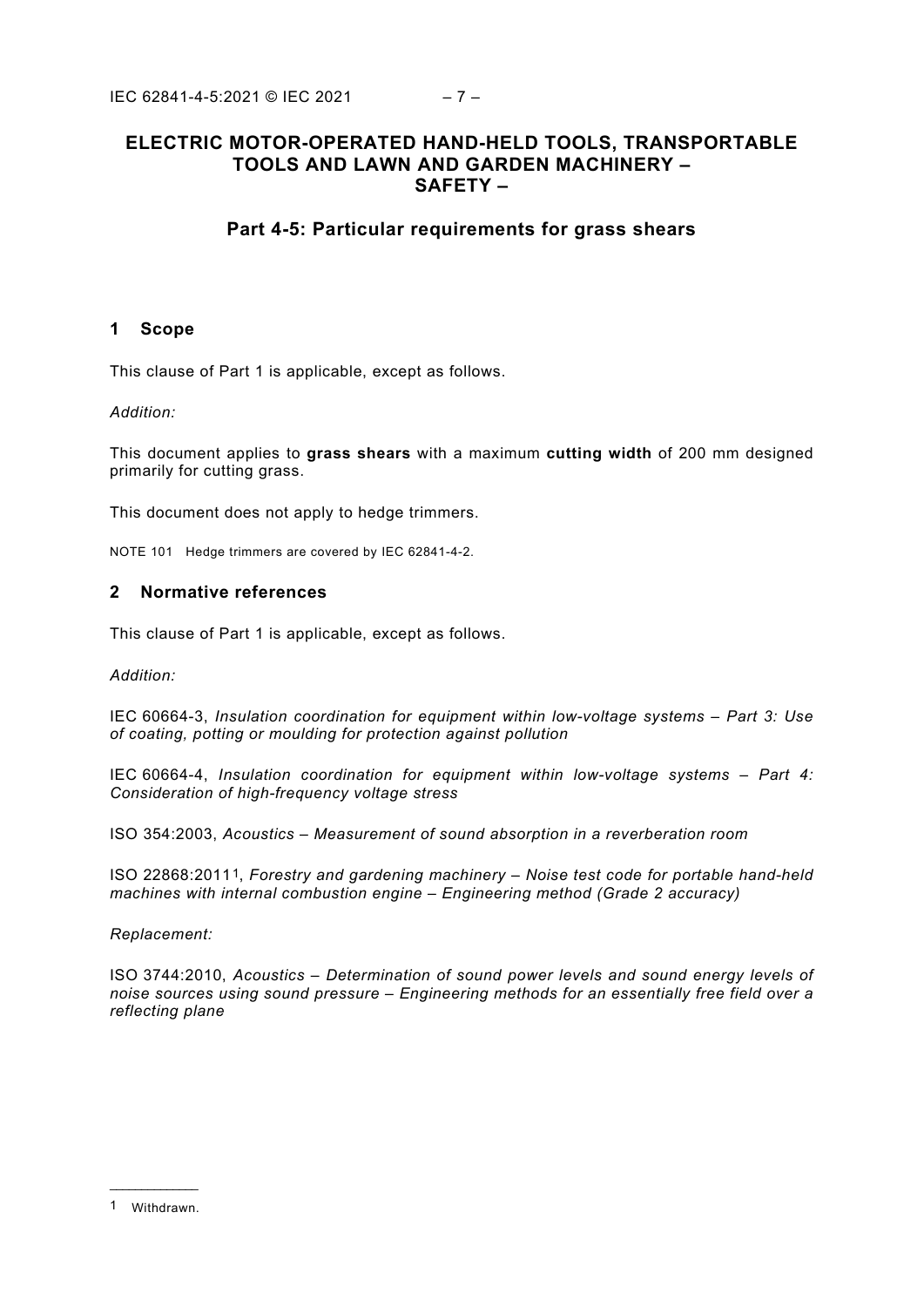# SOMMAIRE

| 1                                                                                 |                                                                                                                                                                 |  |  |
|-----------------------------------------------------------------------------------|-----------------------------------------------------------------------------------------------------------------------------------------------------------------|--|--|
| 2                                                                                 |                                                                                                                                                                 |  |  |
| 3                                                                                 |                                                                                                                                                                 |  |  |
| 4                                                                                 | Exigences générales …………………………………………………………………………………………81                                                                                                        |  |  |
| 5                                                                                 |                                                                                                                                                                 |  |  |
| 6                                                                                 |                                                                                                                                                                 |  |  |
| 7                                                                                 |                                                                                                                                                                 |  |  |
| 8                                                                                 |                                                                                                                                                                 |  |  |
| 9                                                                                 |                                                                                                                                                                 |  |  |
| 10                                                                                |                                                                                                                                                                 |  |  |
| 11                                                                                |                                                                                                                                                                 |  |  |
| 12                                                                                |                                                                                                                                                                 |  |  |
| 13                                                                                |                                                                                                                                                                 |  |  |
| 14                                                                                |                                                                                                                                                                 |  |  |
| 15                                                                                |                                                                                                                                                                 |  |  |
| 16                                                                                | Protection contre la surcharge des transformateurs et des circuits associés 86                                                                                  |  |  |
| 17                                                                                |                                                                                                                                                                 |  |  |
| 18                                                                                |                                                                                                                                                                 |  |  |
| 19                                                                                |                                                                                                                                                                 |  |  |
| 20                                                                                |                                                                                                                                                                 |  |  |
| 21                                                                                |                                                                                                                                                                 |  |  |
| 22                                                                                |                                                                                                                                                                 |  |  |
| 23                                                                                |                                                                                                                                                                 |  |  |
| 24                                                                                |                                                                                                                                                                 |  |  |
| 25                                                                                |                                                                                                                                                                 |  |  |
| 26                                                                                |                                                                                                                                                                 |  |  |
| 27                                                                                |                                                                                                                                                                 |  |  |
| 28                                                                                | Lignes de fuite, distances d'isolement et distances à travers l'isolation111                                                                                    |  |  |
|                                                                                   |                                                                                                                                                                 |  |  |
|                                                                                   | Annexe I (informative) Mesure des émissions acoustique et de vibration 117                                                                                      |  |  |
|                                                                                   | Annexe K (normative) Outils qui fonctionnent sur batteries et blocs de batteries125                                                                             |  |  |
|                                                                                   | Annexe L (normative) Outils qui fonctionnent sur batteries et blocs de batteries<br>équipés d'une connexion avec le réseau ou avec des sources non isolées  135 |  |  |
| Annexe AA (normative) Symboles de sécurité pour les instructions de sécurité et   |                                                                                                                                                                 |  |  |
| Annexe BB (informative) Exemple d'un matériau et d'une construction qui satisfont |                                                                                                                                                                 |  |  |
|                                                                                   |                                                                                                                                                                 |  |  |

| Figure 101 – Dispositif de coupe avec une lame de coupe et une plaque de |  |
|--------------------------------------------------------------------------|--|
|                                                                          |  |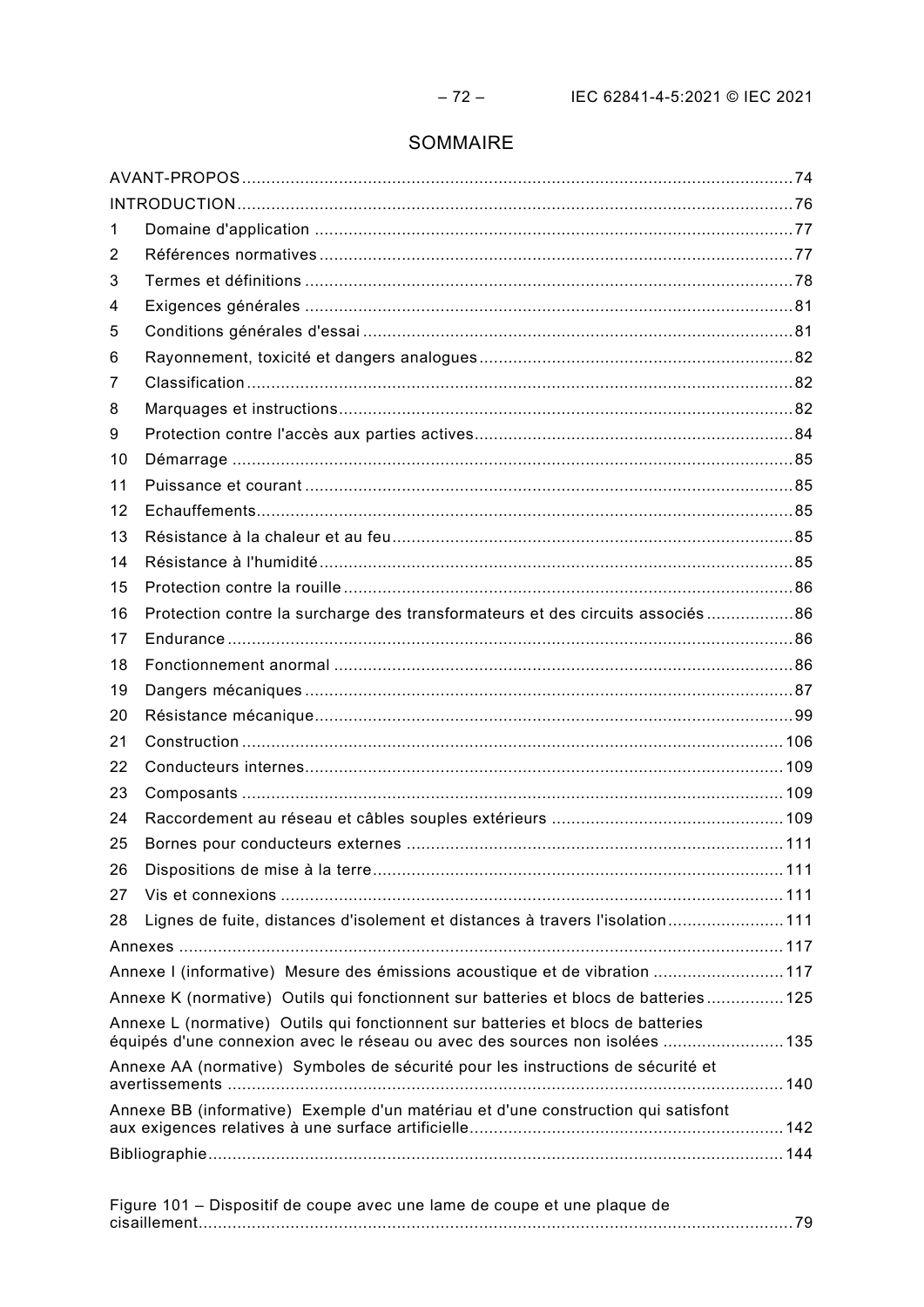| Figure 105 - Mesurage des dimensions de la poignée des machines équipées d'un                                                                                             |    |
|---------------------------------------------------------------------------------------------------------------------------------------------------------------------------|----|
| Figure 106 - Espace radial minimal autour de l'interrupteur de puissance90                                                                                                |    |
| Figure 107 – Exemples de fixations de la poignée et mesurage de la distance de                                                                                            | 93 |
| Figure 108 – Mesurage de la distance de protection de la main pour les machines avec                                                                                      | 95 |
| Figure 109 - Mesurage de la distance de protection de la main pour les machines avec<br>des poignées à anse ou fermées ou des poignées à support central (c'est-à-dire de |    |
| Figure 110 – Projection intégrée comme faisant partie intégrante d'une lame de coupe 97                                                                                   |    |
| Figure 111 – Projection intégrée comme faisant partie intégrante d'une plaque de                                                                                          |    |
|                                                                                                                                                                           |    |
| Figure 113 – Positions de la cisaille à gazon pour l'essai de chute  102                                                                                                  |    |
| Figure 114 - Appareillage d'essai d'impact pour l'isolation des poignées  104                                                                                             |    |
|                                                                                                                                                                           |    |
| Figure 116 - Exemple de dispositif de verrouillage en position arrêt situé sur la                                                                                         |    |
|                                                                                                                                                                           |    |
| Figure 118 – Assemblage d'essai d'accessibilité des lames de la fiche de branchement  110                                                                                 |    |
| Figure I.101 - Positions de microphones sur l'hémisphère (voir Tableau I.101)117                                                                                          |    |
| Figure 1.102 - Positions des transducteurs pour les cisailles à gazon  123                                                                                                |    |
| Figure AA.1 – Symbole de sécurité qui indique – "DANGER – Tenir les mains à                                                                                               |    |
| Figure AA.2 - Autre symbole de sécurité qui indique - "DANGER - Tenir les mains à                                                                                         |    |
| Figure AA.3 - Symbole de sécurité qui indique - "Ne pas exposer à la pluie"  141                                                                                          |    |
| Figure AA.4 - Symbole de sécurité qui indique - "Débrancher immédiatement la prise                                                                                        |    |
| Figure AA.5 - Symbole de sécurité qui indique - "Porter des protecteurs d'oreilles"  141                                                                                  |    |
| Figure BB.1 - Schéma de la surface de mesure recouverte d'une surface artificielle  143                                                                                   |    |
|                                                                                                                                                                           |    |
|                                                                                                                                                                           |    |
|                                                                                                                                                                           |    |
|                                                                                                                                                                           |    |
|                                                                                                                                                                           |    |
|                                                                                                                                                                           |    |
| Tableau K.1 - Lignes de fuite et distances d'isolement minimales entre des parties de                                                                                     |    |
| Tableau K.2 - Somme totale minimale des lignes de fuite et des distances d'isolement                                                                                      |    |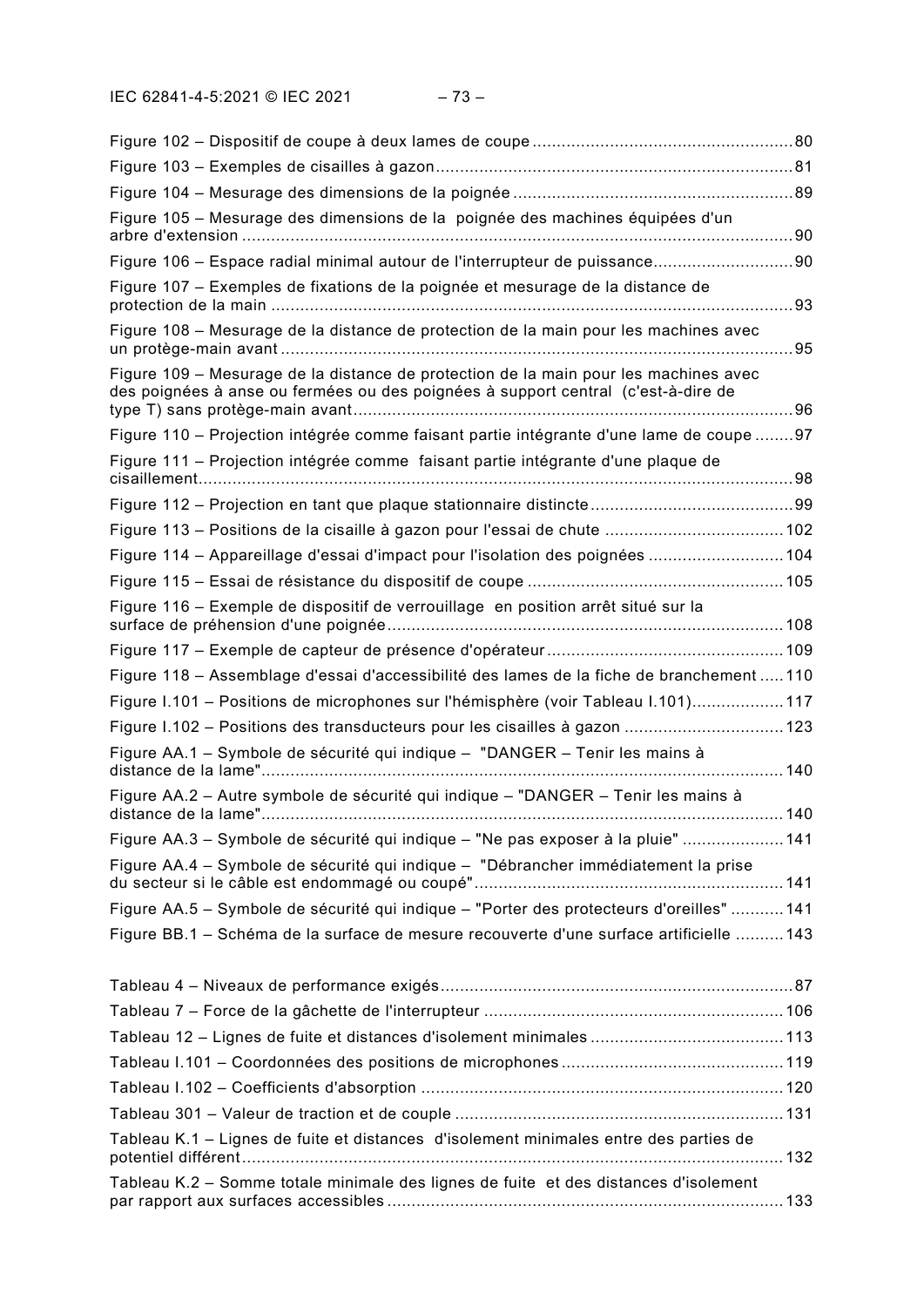# COMMISSION ÉLECTROTECHNIQUE INTERNATIONALE

\_\_\_\_\_\_\_\_\_\_\_\_

# **OUTILS ÉLECTROPORTATIFS À MOTEUR, OUTILS PORTABLES ET MACHINES POUR JARDINS ET PELOUSES – SÉCURITÉ –**

## **Partie 4-5: Exigences particulières pour les cisailles à gazon**

## AVANT-PROPOS

- <span id="page-9-0"></span>1) La Commission Electrotechnique Internationale (IEC) est une organisation mondiale de normalisation composée de l'ensemble des comités électrotechniques nationaux (Comités nationaux de l'IEC). L'IEC a pour objet de favoriser la coopération internationale pour toutes les questions de normalisation dans les domaines de l'électricité et de l'électronique. A cet effet, l'IEC – entre autres activités – publie des Normes internationales, des Spécifications techniques, des Rapports techniques, des Spécifications accessibles au public (PAS) et des Guides (ci-après dénommés "Publication(s) de l'IEC"). Leur élaboration est confiée à des comités d'études, aux travaux desquels tout Comité national intéressé par le sujet traité peut participer. Les organisations internationales, gouvernementales et non gouvernementales, en liaison avec l'IEC, participent également aux travaux. L'IEC collabore étroitement avec l'Organisation Internationale de Normalisation (ISO), selon des conditions fixées par accord entre les deux organisations.
- 2) Les décisions ou accords officiels de l'IEC concernant les questions techniques représentent, dans la mesure du possible, un accord international sur les sujets étudiés, étant donné que les Comités nationaux de l'IEC intéressés sont représentés dans chaque comité d'études.
- 3) Les Publications de l'IEC se présentent sous la forme de recommandations internationales et sont agréées comme telles par les Comités nationaux de l'IEC. Tous les efforts raisonnables sont entrepris afin que l'IEC s'assure de l'exactitude du contenu technique de ses publications; l'IEC ne peut pas être tenue responsable de l'éventuelle mauvaise utilisation ou interprétation qui en est faite par un quelconque utilisateur final.
- 4) Dans le but d'encourager l'uniformité internationale, les Comités nationaux de l'IEC s'engagent, dans toute la mesure possible, à appliquer de façon transparente les Publications de l'IEC dans leurs publications nationales et régionales. Toutes divergences entre toutes Publications de l'IEC et toutes publications nationales ou régionales correspondantes doivent être indiquées en termes clairs dans ces dernières.
- 5) L'IEC elle-même ne fournit aucune attestation de conformité. Des organismes de certification indépendants fournissent des services d'évaluation de conformité et, dans certains secteurs, accèdent aux marques de conformité de l'IEC. L'IEC n'est responsable d'aucun des services effectués par les organismes de certification indépendants.
- 6) Tous les utilisateurs doivent s'assurer qu'ils sont en possession de la dernière édition de cette publication.
- 7) Aucune responsabilité ne doit être imputée à l'IEC, à ses administrateurs, employés, auxiliaires ou mandataires, y compris ses experts particuliers et les membres de ses comités d'études et des Comités nationaux de l'IEC, pour tout préjudice causé en cas de dommages corporels et matériels, ou de tout autre dommage de quelque nature que ce soit, directe ou indirecte, ou pour supporter les coûts (y compris les frais de justice) et les dépenses découlant de la publication ou de l'utilisation de cette Publication de l'IEC ou de toute autre Publication de l'IEC, ou au crédit qui lui est accordé.
- 8) L'attention est attirée sur les références normatives citées dans cette publication. L'utilisation de publications référencées est obligatoire pour une application correcte de la présente publication.
- 9) L'attention est attirée sur le fait que certains des éléments de la présente Publication de l'IEC peuvent faire l'objet de droits de brevet. L'IEC ne saurait être tenue pour responsable de ne pas avoir identifié de tels droits de brevets.

La Norme internationale IEC 62841-4-5 a été établie par le comité d'études 116 de l'IEC: Sécurité des outils électroportatifs à moteur. Il s'agit d'une Norme internationale.

La présente version bilingue (2022-03) correspond à la version anglaise monolingue publiée en 2021-08.

La version française de cette norme n'a pas été soumise au vote.

La langue employée pour l'élaboration de cette Norme internationale est l'anglais.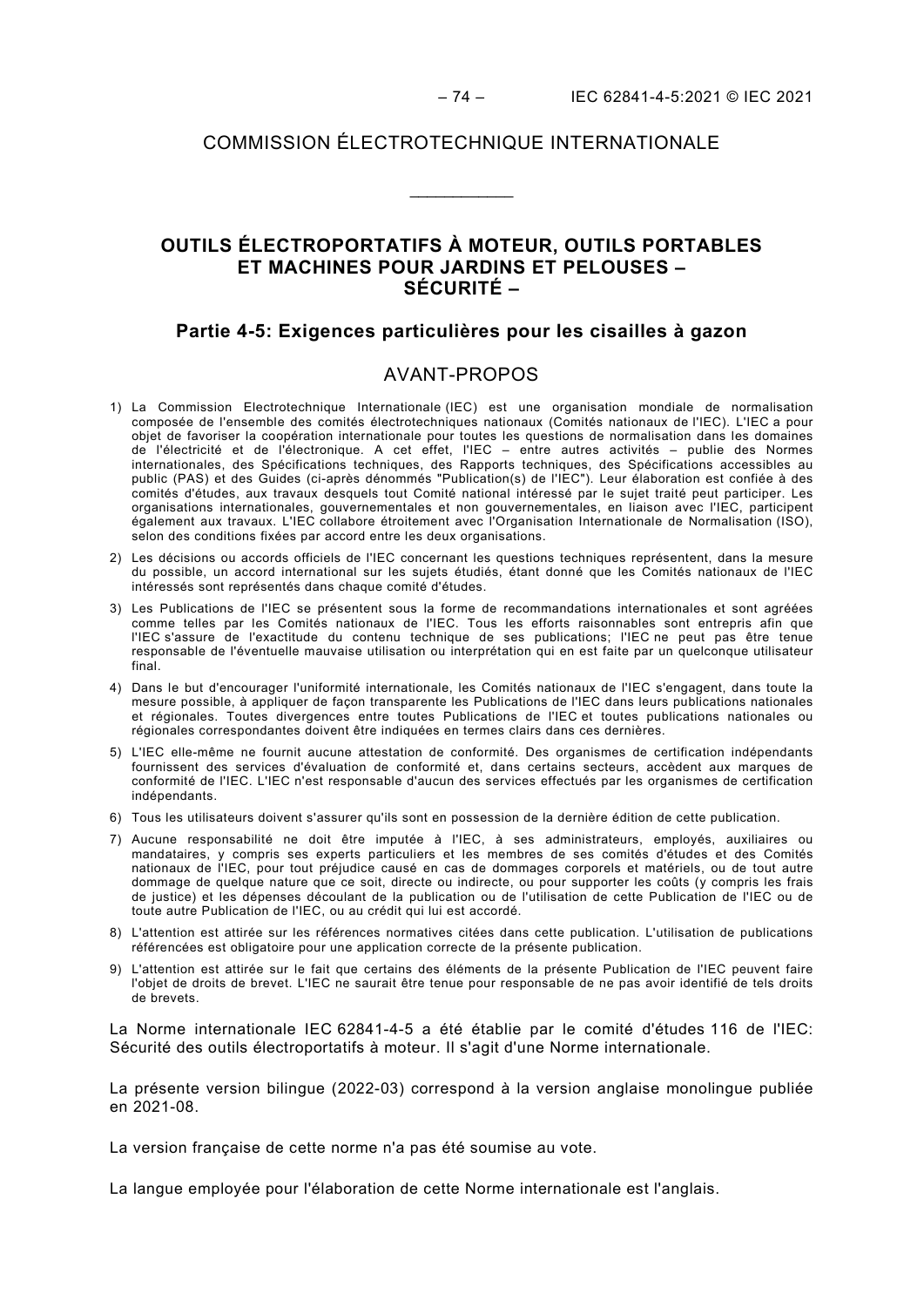IEC 62841-4-5:2021 © IEC 2021 – 75 –

Le présent document a été rédigé selon les Directives ISO/IEC, Partie 2, il a été développé selon les Directives ISO/IEC, Partie 1 et les Directives ISO/IEC, Supplément IEC, disponibles sous [www.iec.ch/members\\_experts/refdocs.](http://www.iec.ch/members_experts/refdocs) Les principaux types de documents développés par l'IEC sont décrits plus en détail sous www.iec.ch/standardsdev/publications.

La présente Partie 4-5 doit être utilisée conjointement avec la première édition de l'IEC 62841-1:2014.

La présente Partie 4-5 complète ou modifie les articles correspondants de l'IEC 62841-1 de façon à la transformer en norme IEC: Exigences particulières pour les cisailles à gazon.

Lorsqu'un paragraphe particulier de la Partie 1 n'est pas mentionné dans la présente Partie 4-5, ce paragraphe s'applique pour autant qu'il soit pertinent. Lorsque la présente norme mentionne "addition", "modification" ou "remplacement", le texte correspondant de la Partie 1 doit être adapté en conséquence.

Les caractères d'imprimerie suivants sont utilisés:

- exigences: caractères romains;
- *modalités d'essais: caractères italiques*;
- notes: petits caractères romains.

Les termes en **gras** dans le texte sont définis à l'Article 3.

Les paragraphes, notes, tableaux et figures qui s'ajoutent à ceux de la Partie 1, à l'exception de ceux décrits à l'Annexe K et à l'Annexe L ci-dessous, sont numérotés à partir de 101.

Les paragraphes, notes, tableaux et figures de l'Annexe K et de l'Annexe L qui s'ajoutent à ceux du corps principal de la présente Partie 4-5 sont numérotés à partir de 301.

Une liste de toutes les parties de la série IEC 62841, publiées sous le titre général *Outils électroportatifs à moteur, outils portables et machines pour jardins et pelouses – Sécurité*, se trouve sur le site web de l'IEC.

Le comité a décidé que le contenu de ce document ne sera pas modifié avant la date de stabilité indiquée sur le site web de l'IEC sous "http://webstore.iec.ch" dans les données relatives au document recherché. A cette date, le document sera

- reconduit,
- supprimé.
- remplacé par une édition révisée, ou
- amendé.

NOTE L'attention des Comités nationaux est attirée sur le fait que les fabricants d'appareils et les organismes d'essai peuvent avoir besoin d'une période transitoire après la publication d'une nouvelle publication IEC, ou d'une publication amendée ou révisée, pour fabriquer des produits conformes aux nouvelles exigences et pour adapter leurs équipements aux nouveaux essais ou aux essais révisés.

Le comité recommande que le contenu de cette publication soit adopté pour application nationale au plus tôt 36 mois après la date de publication.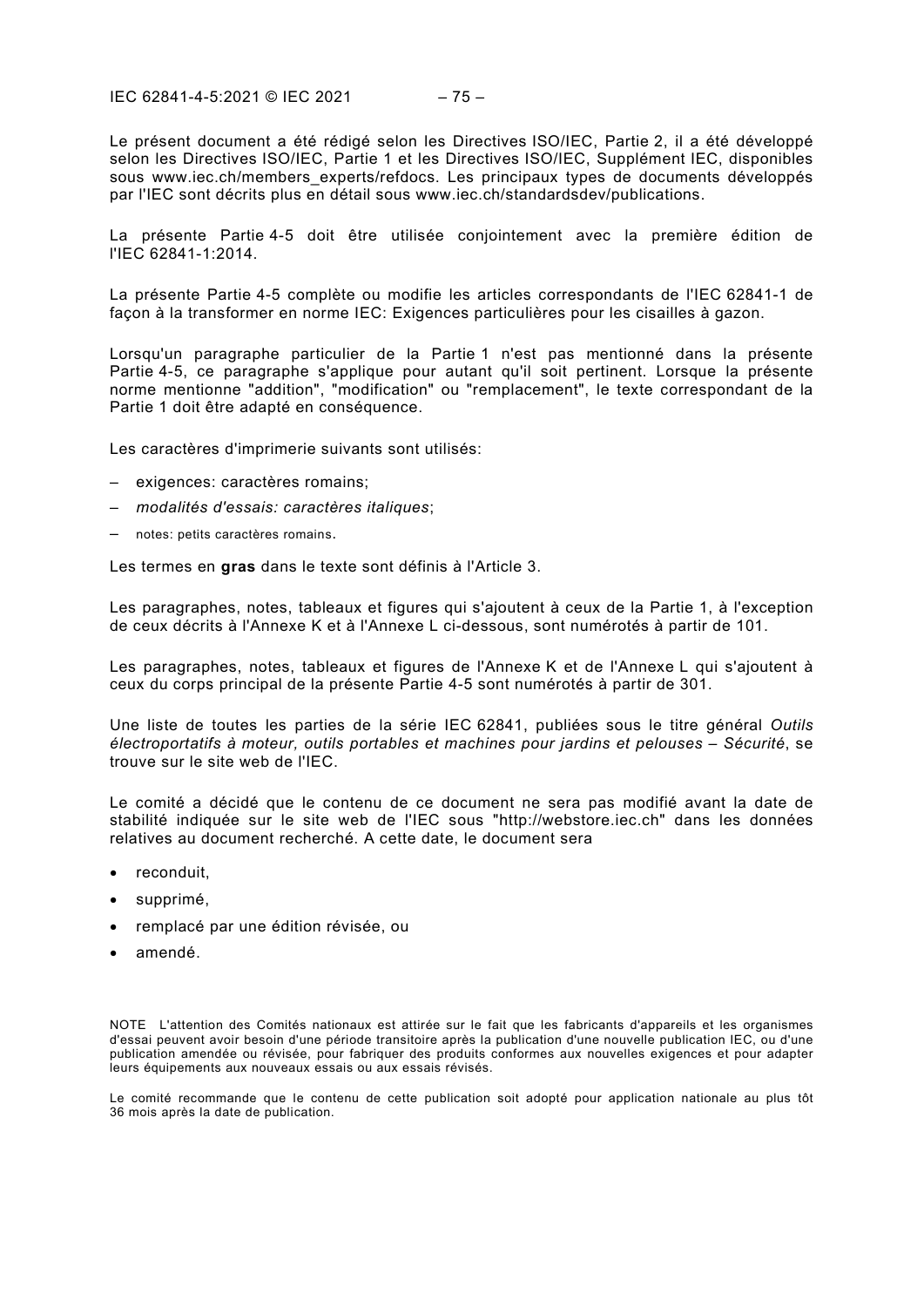# INTRODUCTION

<span id="page-11-0"></span>La Commission Electrotechnique Internationale (IEC) attire l'attention sur le fait qu'il est déclaré que la conformité avec les dispositions du présent document peut impliquer l'utilisation d'un brevet. L'IEC ne prend pas position quant à la preuve, à la validité et à la portée de ces droits de propriété.

Le détenteur de ces droits de propriété a donné l'assurance à l'IEC qu'il consent à négocier des licences avec des demandeurs du monde entier à des termes et conditions raisonnables et non discriminatoires. A ce propos, la déclaration du détenteur des droits de propriété est enregistrée à l'IEC. Des informations peuvent être obtenues dans la base de données des droits de propriété, disponible à l'adresse suivante: http://patents.iec.ch.

L'attention est attirée sur le fait que certains des éléments du présent document peuvent faire l'objet de droits de propriété autres que ceux qui ont été enregistrés dans la base de données des droits de propriété. L'IEC ne saurait être tenue pour responsable de ne pas avoir identifié de tels droits de propriété.